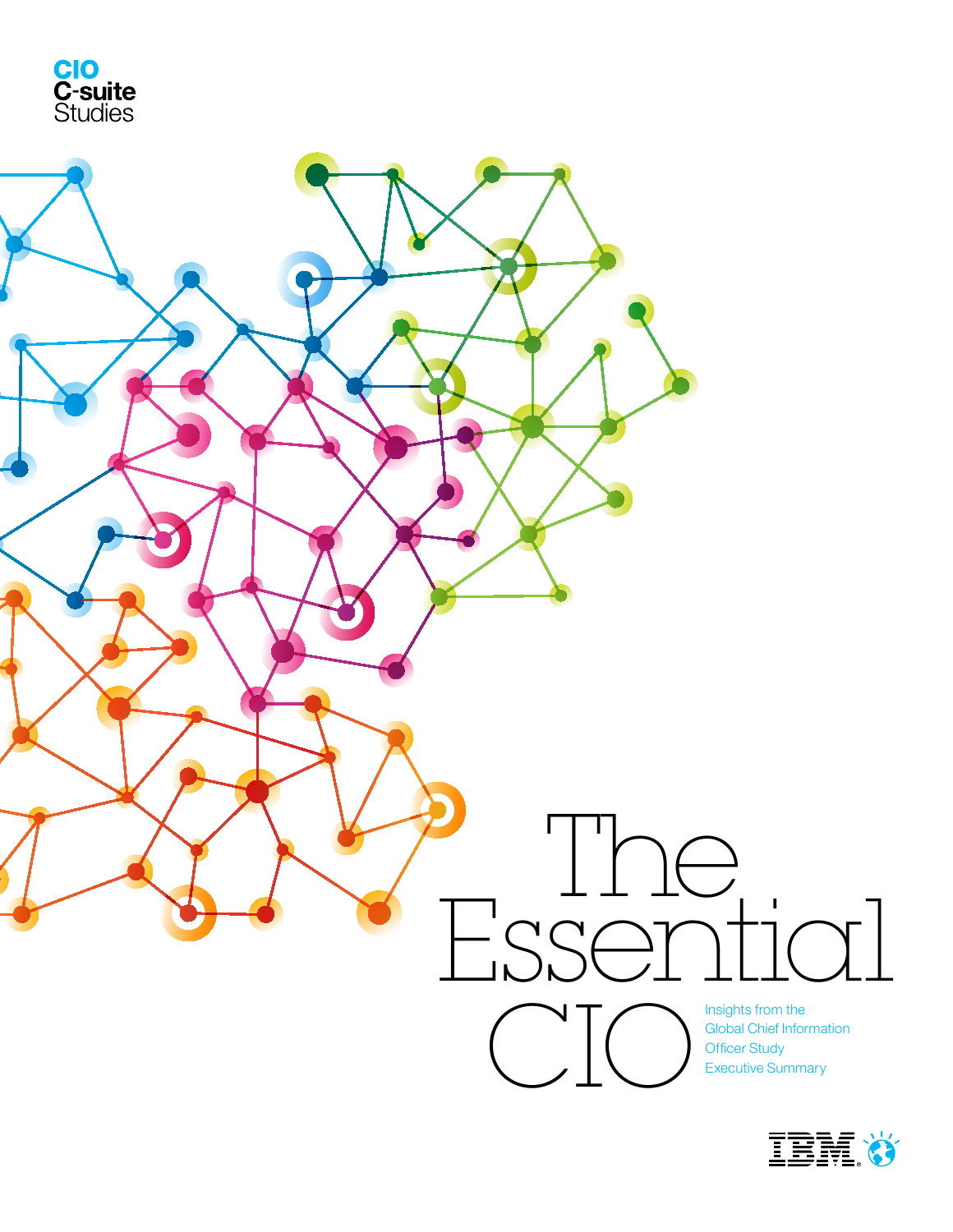This is a summary of the IBM Global CIO Study entitled "The Essential CIO."

The full report is available at: **ibm.com**/theessentialcio

"The most value will come from being able to provide the right data to the right people in a secure way, and to deliver effective and stable operations."

**Birgitte Drewes,** CIO, Lægemiddelstyrelsen, Danish Medicines Agency

### Figure 1

The CIO Mandate Effective CIOs know and deliver on a mandate that is defined by the predominant goals of the enterprise.

### Introduction

How are technology leaders helping their organizations adapt to the accelerating change and complexity that mark today's competitive and economic landscape? To find out, we spoke in person with 3,018 CIOs, spanning 71 countries and 18 industries. These in-person conversations, along with our statistical analyses of responses, underscore the evermore vital role of the CIO.

CIOs increasingly help their public and private sector organizations cope with complexity by simplifying operations, business processes, products and services. To increase competitiveness, 83 percent of CIOs have visionary plans that include *business intelligence and analytics,* followed by *mobility solutions* (74 percent) and *virtualization* (68 percent). When asked to rank the impact of external forces, the newest ranking by CIOs more closely matched the list that CEOs identified in our 2010 study.<sup>1</sup>

## Where the paths diverge: The CIO Mandate

Perhaps the most useful insight to emerge from this study, however, is not what makes CIOs the same, but what makes them different. The primary differences among the CIOs we spoke with lie in their organizations' business needs and goals, and how CIOs can achieve those goals by leveraging business and information technology.

CIOs everywhere spend at least part of their time on IT fundamentals. Beyond managing the prerequisites, our research identified four distinct "CIO Mandates." These mandates were derived from iterative analysis, including state-of-the-art statistical and textual analysis of the thousands of CIO responses. It revealed typical response patterns associated with each mandate. Each pattern indicated a distinct approach to IT leadership derived from specific organizational needs.



products, markets,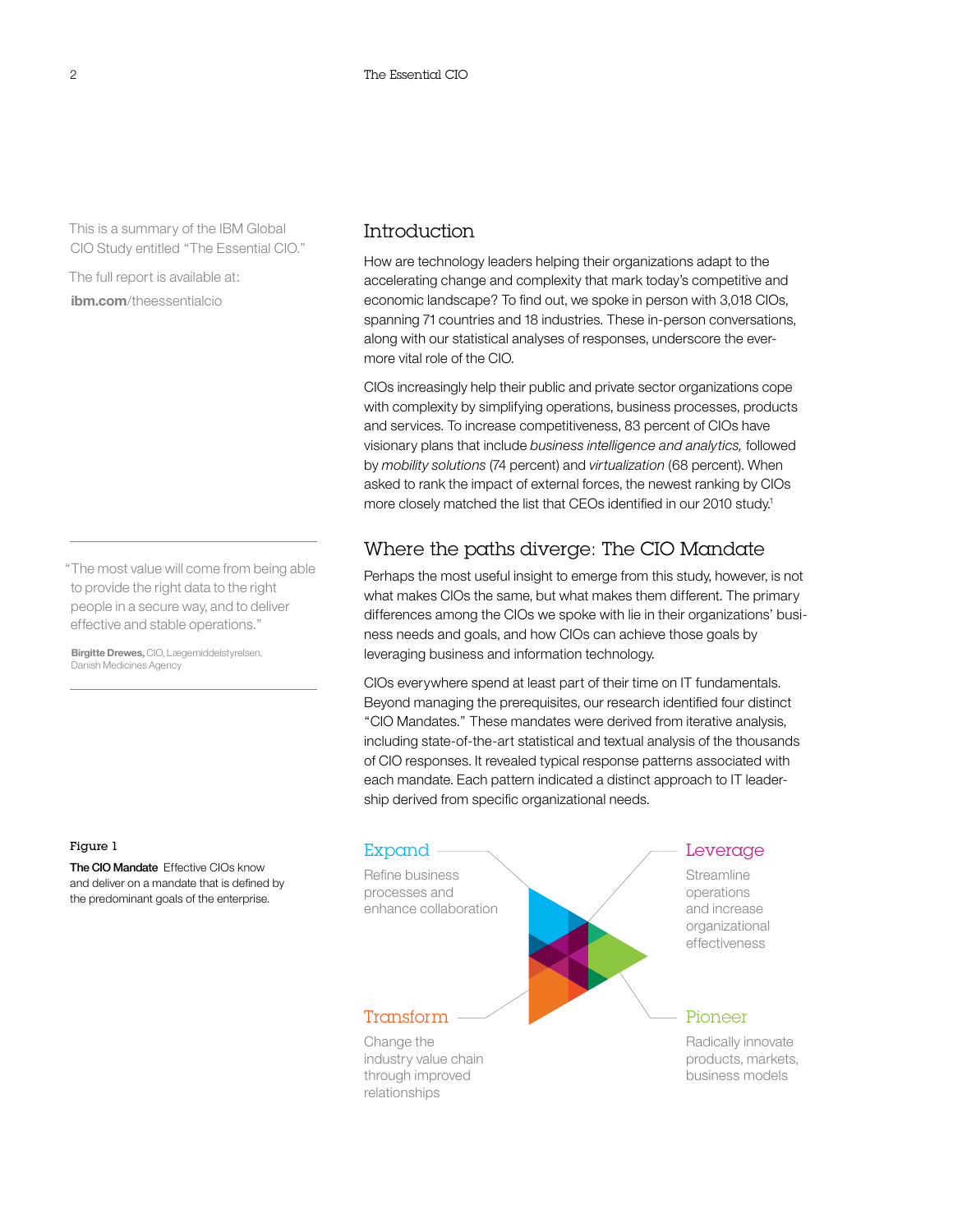### Deliver on the Leverage mandate

Organizations that demand high-performance IT need CIOs to focus on managing essential IT activities and getting information to decision makers faster and more accurately. The business expects CIOs operating with the Leverage mandate to concentrate about half of their efforts on the fundamentals of delivering IT services.

*Internal collaboration* and *client interaction* are among the principal goals of Leverage mandate CIOs. Nearly three out of four expect changes to their internal collaboration processes to have high transformative potential for their organizations. And almost as many view changes in client interaction processes as high-impact initiatives.



- In what ways will you enhance relationships and improve communication throughout the organization?
- What is your plan to get, keep and grow people with the IT and business skills that your team needs most?
- How many disparate architectures does your organization currently have, and why?
- Are you aggressive enough in rationalizing hardware and the application portfolio as part of controlling costs?
- How do your dashboards measure the value of IT in terms of business benefits?

#### Business view of IT



### Figure 2

Collaboration and communication are key These IT leaders look to new technologies to improve how they work with clients.

- Low transformative potential
- Average transformative potential
- $\blacktriangle$  High transformative potential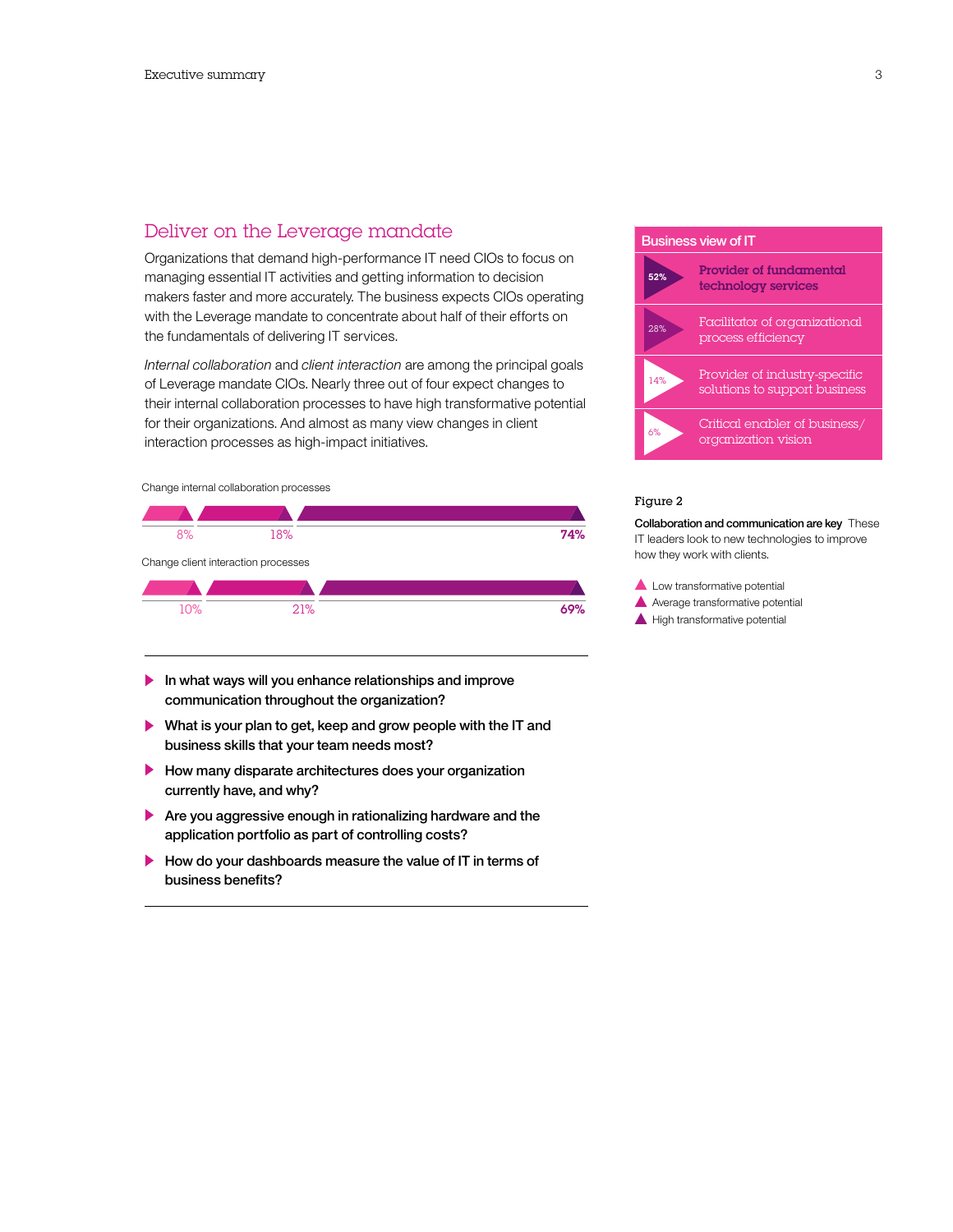

### Figure 3

Simplify and conquer CIOs with an Expand mandate streamline business processes and enable better decisions by leading in the use of analytics.

#### **A** No involvement

- Support
- **A** Lead

### Deliver on the Expand mandate

CIOs focused on cross-enterprise growth continuously tune business processes and internal collaboration to gain tighter integration. Like all CIOs, those working with an Expand mandate are responsible for the fundamentals—a well-run digital infrastructure that offers data security, integrity and system availability. Yet, they must also continually refine operations to optimize efficiency and seek substantial competitive advantage with the help of IT.

Possibly the most critical requirement of organizations that demonstrate the Expand mandate is to enable better decision making. That's why process and product simplification, and analytics to drive better real-time decision making are top priorities for Expand mandate CIOs. An overwhelming 98 percent of those CIOs said they would lead or support efforts to *simplify internal key processes*. A full 95 percent said they would lead or support efforts to *drive better real-time decisions* and *take advantage of analytics*.

Simplify internal key processes



- What leading-edge collaboration tools have you implemented across the enterprise to help integrate technology with business?
- $\blacktriangleright$  How deeply are your internal customers involved in your key planning and decision making processes?
- $\blacktriangleright$  What is your plan to engage partners to outsource information technology functions?
- Which persistently inefficient processes can you eliminate or improve to increase customer satisfaction?
- $\blacktriangleright$  How do you work with internal customers to ensure that dashboards measure enterprise-wide key performance indicators?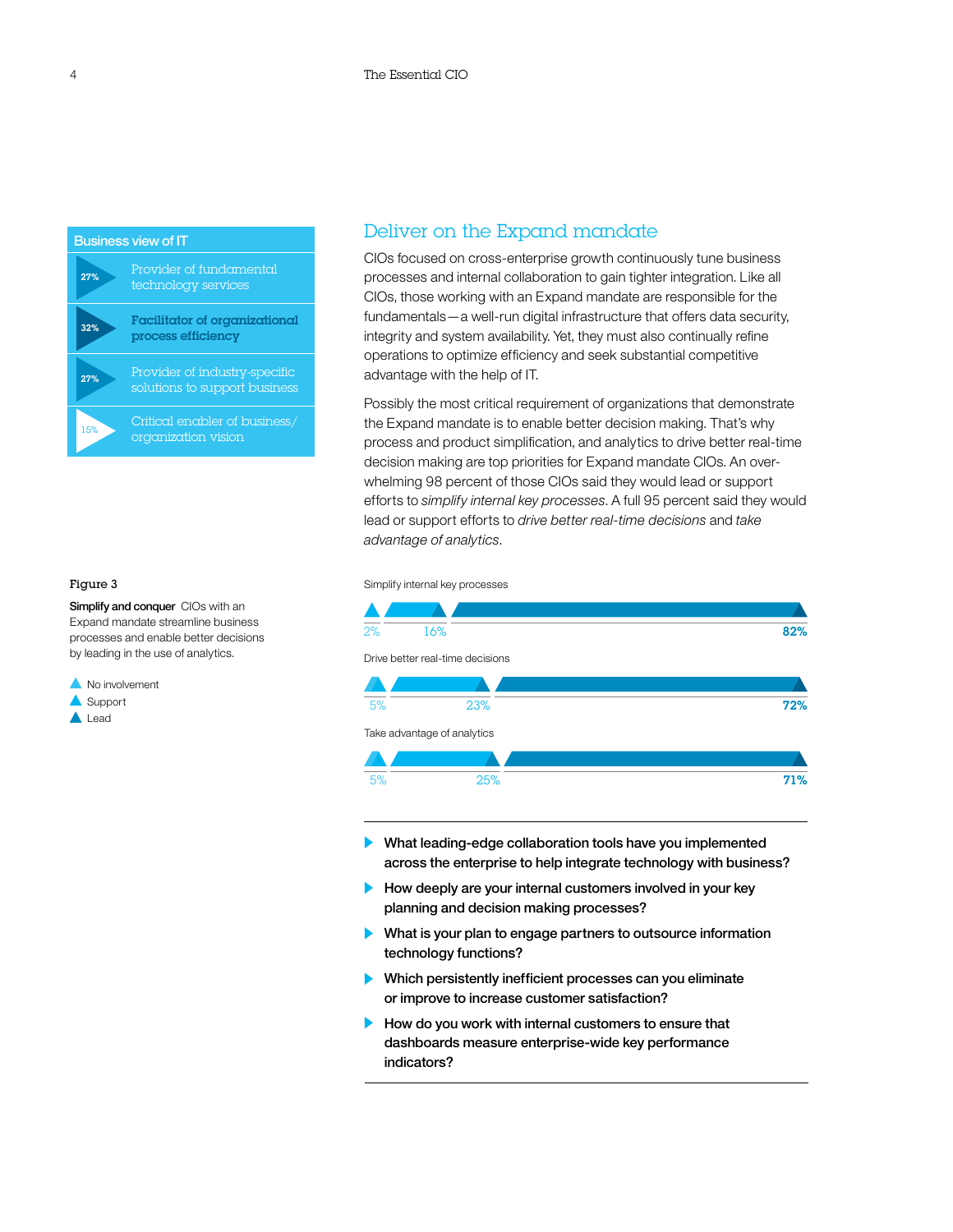## Deliver on the Transform mandate

CIOs look beyond the boundaries of the enterprise to simplify business processes and generate real-time insights up and down the value chain. Organizations that operate with a Transform mandate expect IT, more than anything else, to be a provider of industry-wide solutions to support business. On average, Transform mandate CIOs are expected to spend more than one-third of their time or budget fulfilling that role. Somewhat less of their energy is devoted to either visionary responsibilities or business process improvements.

According to the 2010 IBM CEO Study, better performers manage complexity on behalf of their organizations, customers and partners.<sup>2</sup> An overwhelming 99 percent of Transform mandate CIOs identified initiatives to *simplify internal key processes* as among those they would lead or support, while 97 percent said they would lead or support efforts to *simplify for clients*. More than half also plan to lead initiatives to *simplify for external partners*, while a substantial portion will support such efforts.



Simplify internal key processes



- What are your plans to simplify the customer experience, products and services to increase functionality, use and satisfaction?
- Does your dashboard design include real-time metrics, such as internal and external customer satisfaction levels, end-user time savings and talent retention?
- Are you introducing social media and collaboration capabilities to customers and partners, as well as internal clients?
- How do you take advantage of Big Data and new IT capabilities to achieve real-time insights?
- In what new ways are you exploiting leading-edge analytical skills and technology?

#### Figure 4

Simplify, simplify, simplify Most Transform mandate CIOs are leading efforts to simplify both internal and external processes for clients and partners alike.

No involvement Support **A** Lead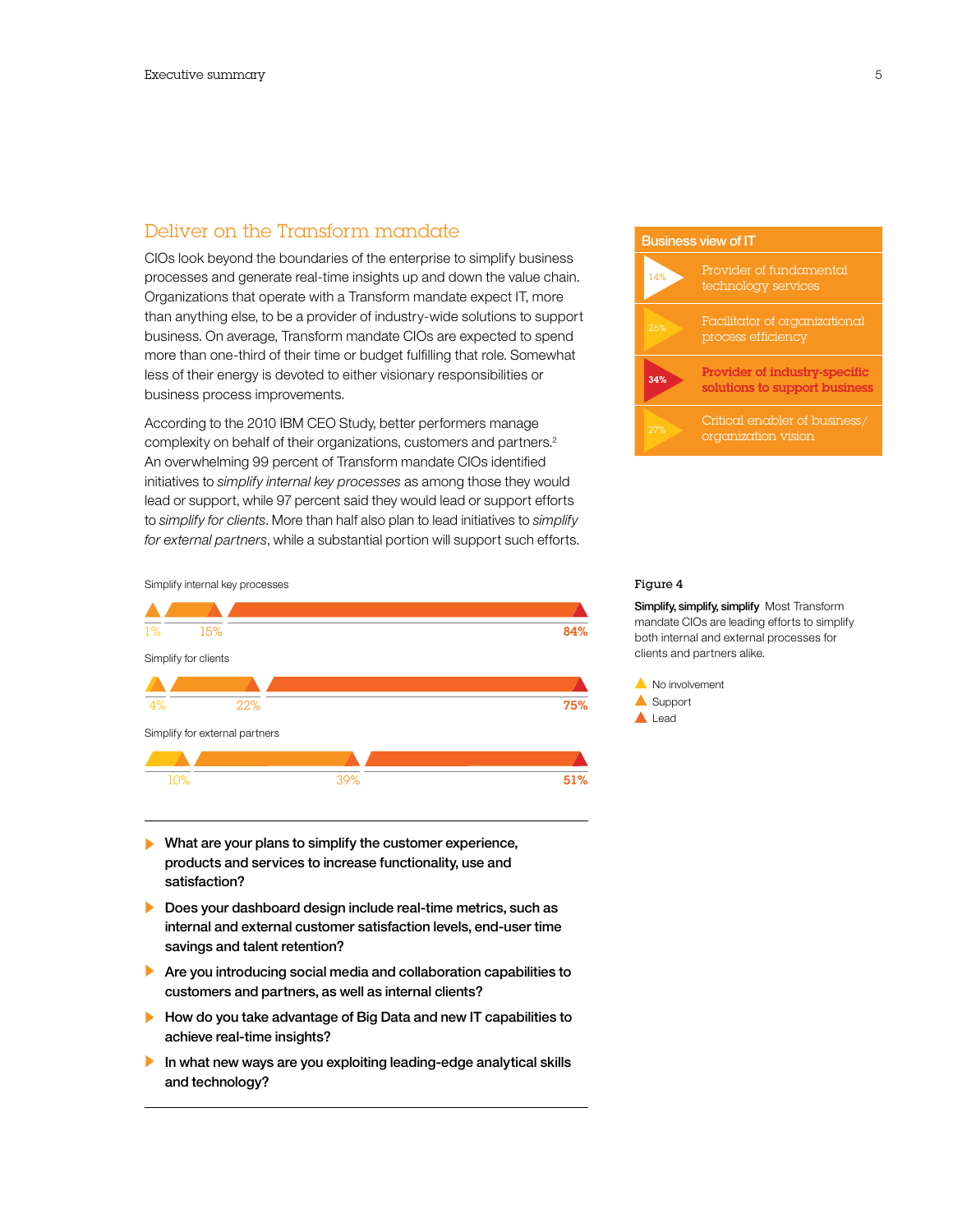

## Deliver on the Pioneer mandate

These CIOs exhibit an entrepreneurial spirit and enable the radical redesign of products, markets and business models. With a Pioneer mandate, CIOs are seen as critical enablers of the organization's vision and typically spend less than one-quarter of their time or budget on delivering fundamental IT services or business process efficiency.

This group of CIOs ranked *product/service profitability analysis* and *product/service utilization analysis* as their top two priorities for turning data into usable intelligence. And they cited *adding new sources of revenue* as the highest impact of IT on their organizations over the next three to five years. Nearly half also cited *revenue model changes* as a key area of focus for IT over the same period. They help generate and have access to customer preference data, supply chain patterns, emerging trends—both within their organizations and from competitors—Internet behavior and response patterns, and so much more.

#### Figure 5

Transformation through revenue and profit Pioneer mandate CIOs prioritize initiatives that drive new revenue and boost profitability.

- Low transformative potential
- Average transformative potential
- $\blacktriangle$  High transformative potential





- Which channels can you leverage to share ideas and co-create new products and services that delight your customers?
- How will you leverage social media and business intelligence to spot trends that present new customer opportunities?
- What are you doing to converge disparate technologies for the benefit of your organization, customers, value chain and beyond?
- How can you develop the talent to apply predictive intelligence to radically change your business model, products or industry?
- How will you design dynamic dashboards that leverage real-time data and predictive analytics?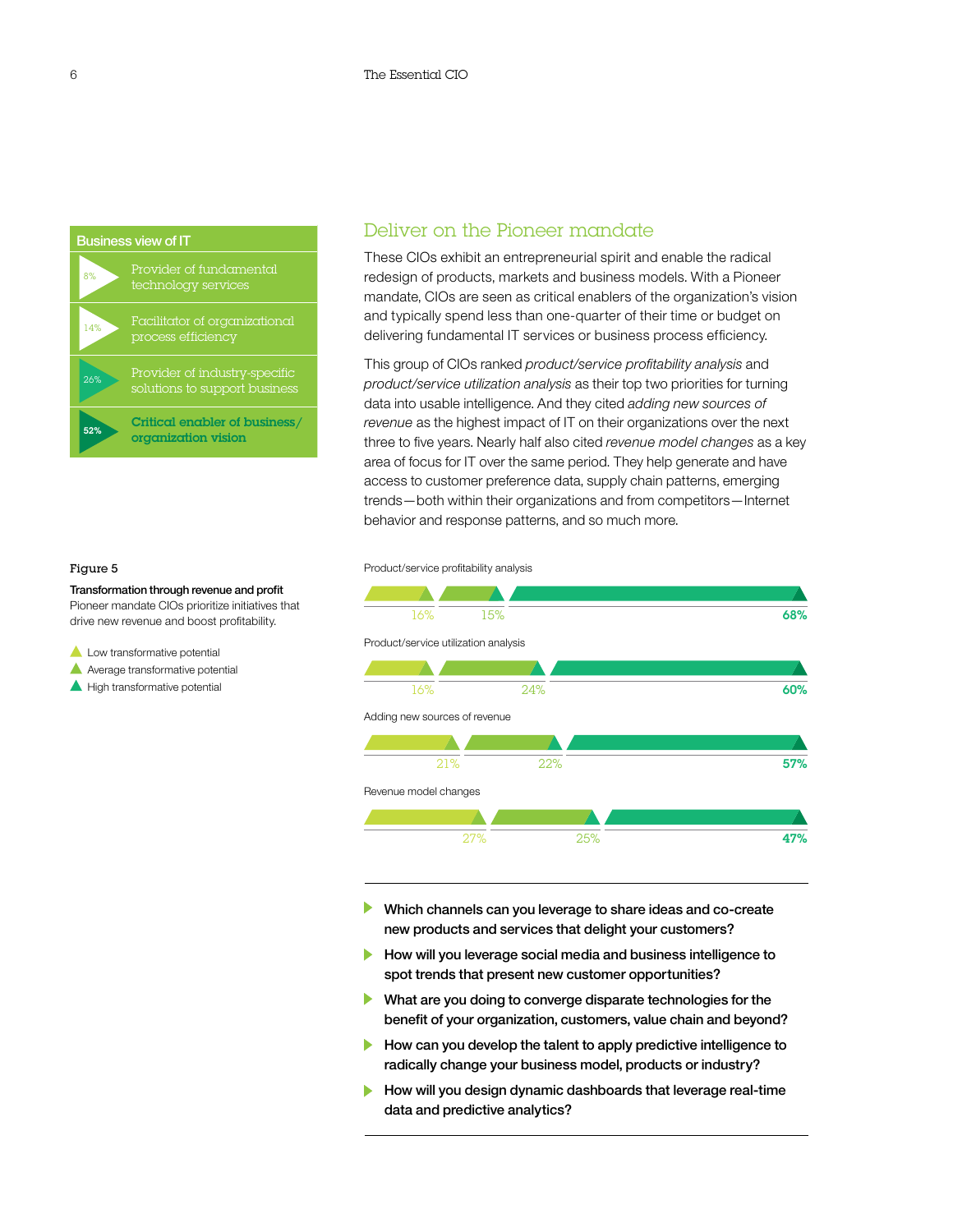# Excelling in your mandate

Delivering on the CIO Mandate is the key to success, all while keeping an eye on the horizon and fostering innovation. CIO Mandates represent a single point in time. A mandate can change when an organization's needs and objectives change, perhaps in response to economic, competitive or technological forces. Regardless of mandate, our study shows that certain "essential actions" can prove valuable to CIOs.

#### Expand mandate

*Refine business processes and enhance collaboration*

- Outsource to focus on
- differentiators
- • Communicate and collaborate
- internally
- • Focus on business process management
- Review and update legacy environment

#### Transform mandate

*chain through improved relationships*

- • Use "Big Data" and real-time info
- Simplify for clients/partners
- • Enhance and expand the value
- chain
- Use risk management frameworks

#### Leverage mandate *Streamline operations and increase organizational*

- *effectiveness* • Standardize infrastructure and
- processes
- • Control legacy costs
- Implement collaboration tools
- • Conservative introduction of technology

### Pioneer mandate *Radically innovate products,*

- • Pilot technology for social value
- Explore new sources of revenue
- • Enhance customer experience
- Pursue non-stop growth

Yet whether an organization requires an emphasis on delivery of essential IT services or challenges the CIO to pioneer new opportunities, CIOs need to innovate. With ongoing technological shifts, the seemingly endless onslaught of data and the increasingly frenetic pace of change, making incremental improvements to operations may no longer be sufficient.

Continue the conversation at ibm.com/theessentialcio

""Ensure you understand the vision, have a clear strategy and execute where the business wants to go."

**Charlotte Jones,** CIO, Reliance Petroleum